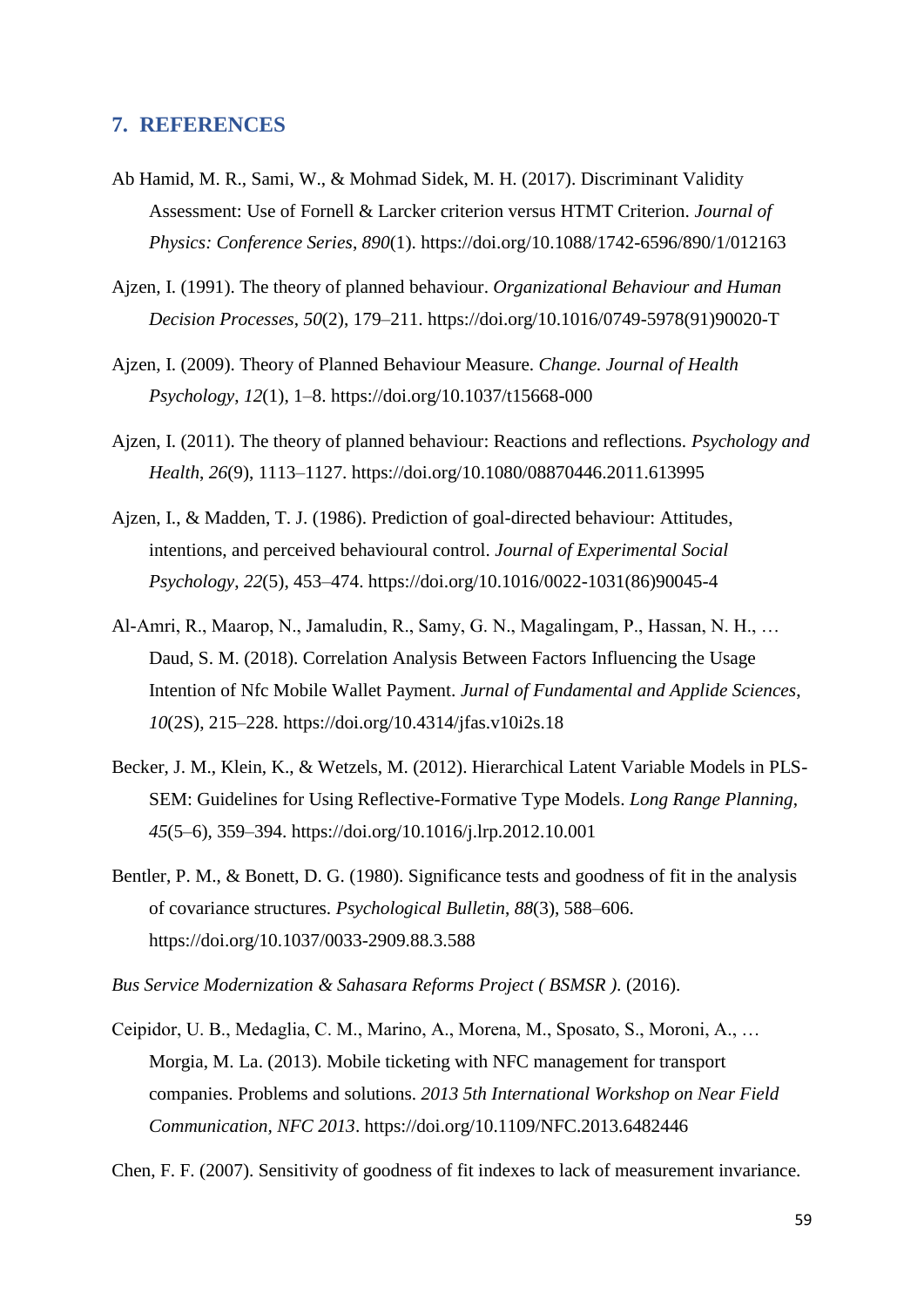*Structural Equation Modeling*, *14*(3), 464–504. https://doi.org/10.1080/10705510701301834

- Chen, J. J., & Adams, C. (2005). User acceptance of mobile payments: A theoretical model for mobile payments. *Proceedings of the International Conference on Electronic Business (ICEB)*, 619–624. Retrieved from https://www.researchgate.net/publication/267718578\_User\_Acceptance\_of\_Mobile\_Pay ments\_A\_Theoretical\_Model\_for\_Mobile\_Payments
- Cheng, Y. H., & Huang, T. Y. (2013). High speed rail passengers' mobile ticketing adoption. *Transportation Research Part C: Emerging Technologies*, *30*, 143–160. https://doi.org/10.1016/j.trc.2013.02.001
- Chin, W. W. (1998). The partial least squares approach for structural equation modeling. *Modern Methods for Business Research*, (JANUARY 1998), 295–336.
- Cho, J. (2004). Likelihood to abort an online transaction: Influences from cognitive evaluations, attitudes, and behavioural variables. *Information and Management*, *41*(7), 827–838. https://doi.org/10.1016/j.im.2003.08.013
- Couto, R., Leal, J., Costa, P. M., & Galvao, T. (2015). Exploring Ticketing Approaches Using Mobile Technologies: QR Codes, NFC and BLE. *IEEE Conference on Intelligent Transportation Systems, Proceedings, ITSC*, *2015*-*Octob*, 7–12. https://doi.org/10.1109/ITSC.2015.9
- Dahlberg, T., Guo, J., & Ondrus, J. (2015). A critical review of mobile payment research. *Electronic Commerce Research and Applications*, *14*(5), 265–284. https://doi.org/10.1016/j.elerap.2015.07.006
- Dahlberg, T., Mallat, N., Ondrus, J., & Zmijewska, A. (2008). Past, present and future of mobile payments research: A literature review. *Electronic Commerce Research and Applications*, *7*(2), 165–181. https://doi.org/10.1016/j.elerap.2007.02.001
- Davis, Jr., F. D. (1986). A technology acceptance model for empirically testing new end-user information systems: Theory and results [Dissertation]. *PhDThesis - Massachusetts Institute of Technology*. https://doi.org/10.1016/S0378-7206(01)00143-4
- Davis, F. D. (1986). A technology acceptance model for empirically testing new end-user information systems: Theory and results. *Unpublished Doctoral Dissertation, MIT Sloan*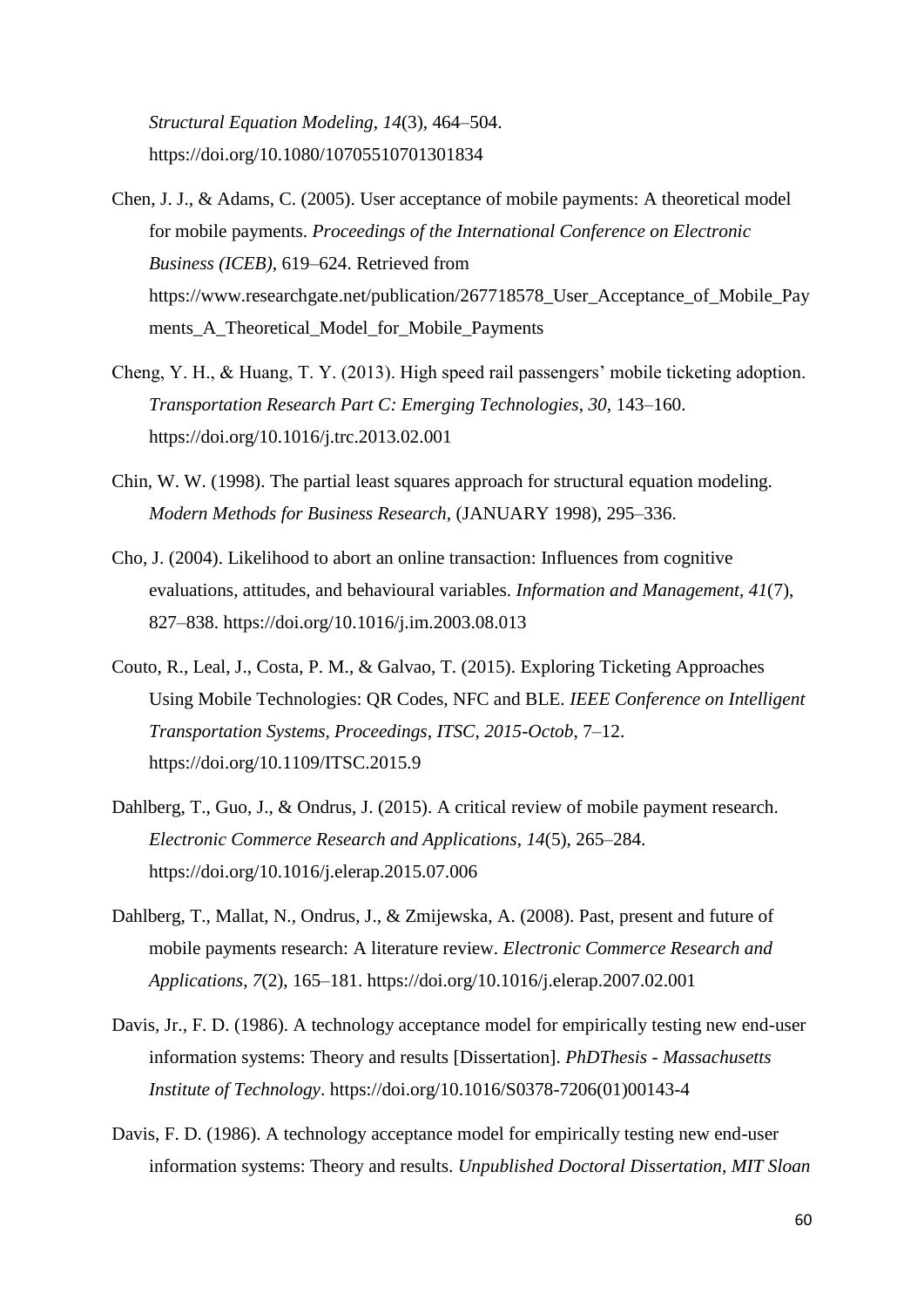*School of Management, Cambridge, M.A*, *Ph.D.*(January 1985), 291. https://doi.org/oclc/56932490

- Davis, F. D. (1989). Perceived Usefulness, Perceived Ease of Use, and User Acceptance of Information Technology. *MIS Quarterly*, *13*(3), 319. https://doi.org/10.2307/249008
- de Luna, I. R., Montoro-Ríos, F., Liébana-Cabanillas, F., & de Luna, J. G. (2017). NFC technology acceptance for mobile payments: A Brazilian Perspective. *Review of Business Management., São Paulo, 19*(63), 82–103. https://doi.org/10.7819/rbgn.v0i0.2315
- Devon, H. A., Block, M. E., Moyle-Wright, P., Ernst, D. M., Hayden, S. J., Lazzara, D. J., … Kostas-Polston, E. (2007). A psychometric toolbox for testing validity and reliability. *Journal of Nursing Scholarship*, *39*(2), 155–164. https://doi.org/10.1111/j.1547- 5069.2007.00161.x
- Di Pietro, L., Guglielmetti Mugion, R., Mattia, G., Renzi, M. F., & Toni, M. (2015). The Integrated Model on Mobile Payment Acceptance (IMMPA): An empirical application to public transport. *Transportation Research Part C: Emerging Technologies*, *56*, 463– 479. https://doi.org/10.1016/j.trc.2015.05.001
- Eignor, D. R. (2013). The standards for educational and psychological testing. *APA Handbook of Testing and Assessment in Psychology, Vol. 1: Test Theory and Testing and Assessment in Industrial and Organizational Psychology.*, *1*, 245–250. https://doi.org/10.1037/14047-013
- Ferreira, M. C., Cunha, J. F. e, José, R., Rodrigues, H., & Miguel Pimenta Monteiro, C. R. (2014). Evaluation of an Integrated Mobile Payment,Ticketing and Couponing Solution Based on NFC. *Advances in Intelligent Systems and Computing*, *276 VOLUME*, 165– 174. https://doi.org/10.1007/978-3-319-05948-8
- Ferreira, M. C., & Dias, T. G. (2015). *How to Encourage the Use of Public Transport? A Multiservice Approach Based on Mobile Technologies* (H. Nóvoa & M. Drăgoicea, Eds.). https://doi.org/10.1007/978-3-319-14980-6
- Ferreira, M., Cunha, A., Nóvoa, H., Galvão, T., Moniz da Cunha, M., & Falcão e Cunha, J. (2012). A survey of current trends in smartphone based payment and validation services for public transport users. *The Art and Science of Service Conference 2012*, 1–28.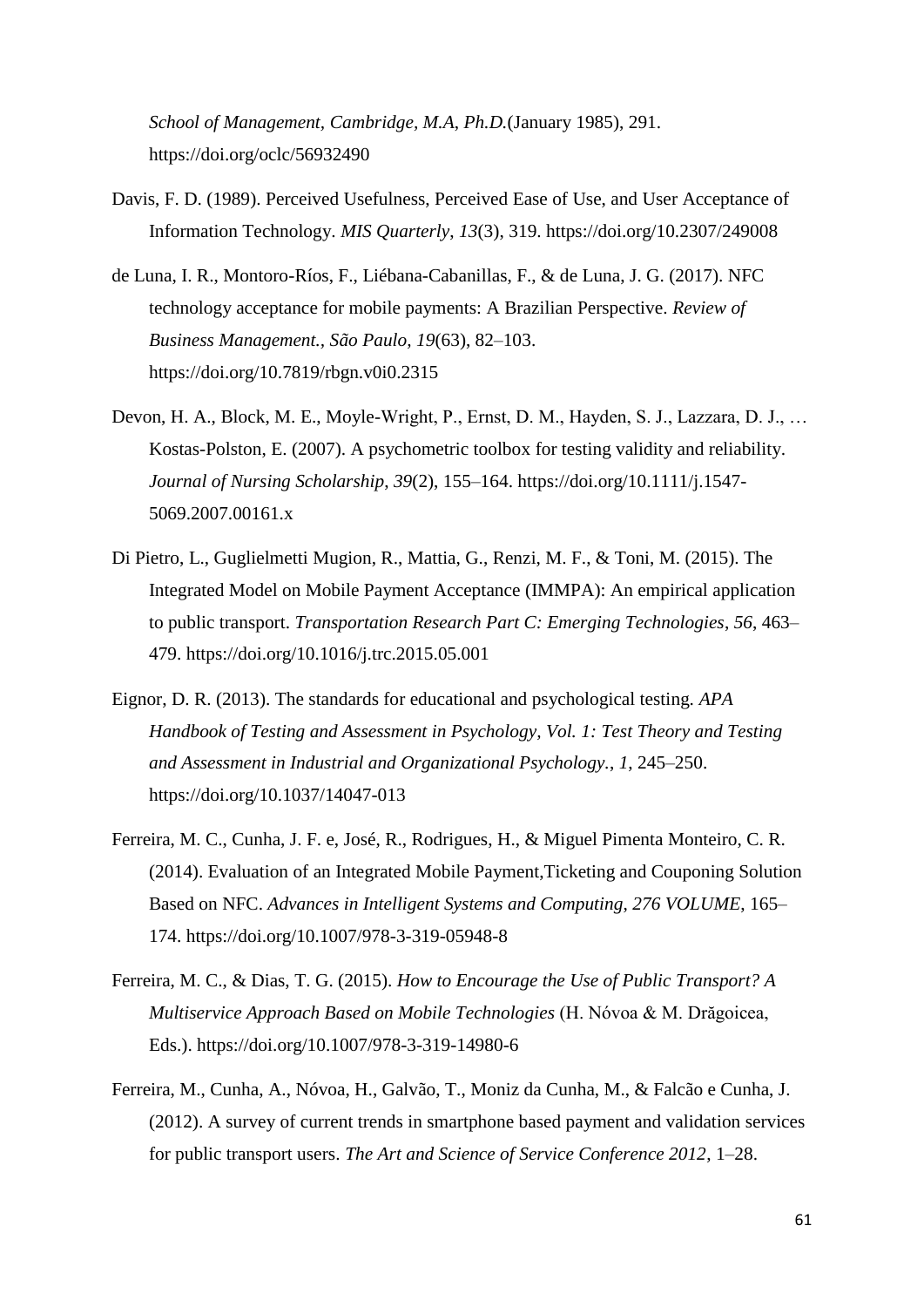- Financial System Stability Review 2013, Central Bank of Sri Lanka. (2013). In *Central Bank of Sri Lanka*. Retrieved from http://www.cbsl.gov.lk/htm/english/05\_fss/f\_1.html
- Fontes, T., Costa, V., Ferreira, M. C., Shengxiao, L., Zhao, P., & Dias, T. G. (2017a). Mobile payments adoption in public transport. *Transportation Research Procedia*, *24*(June), 410–417. https://doi.org/10.1016/j.trpro.2017.05.093
- Fontes, T., Costa, V., Ferreira, M. C., Shengxiao, L., Zhao, P., & Dias, T. G. (2017b). Mobile payments adoption in public transport. *Transportation Research Procedia*, *24*, 410–417. https://doi.org/10.1016/j.trpro.2017.05.093
- Fred N. Kerlinger. (1986). *Foundations of behavioural research* (6th ed.). New York.
- George, D., & Mallery, P. (2003). *SPSS for Windows step by step: A simple guide and reference. 11.0 update*.
- Ghosal, S., Chaturvedi, S., Taywade, A., & Jaisankar, N. (2015). Android Application for Ticket Booking and Ticket Checking in Suburban Railways. *Indian Journal of Science and Technology*, *8*(S2), 171. https://doi.org/10.17485/ijst/2015/v8is2/60291
- Goodwin, L. D., & Leech, N. L. (2003). The Meaning of Validity in the New Standards for Educational and Psychological Testing: Implications for Measurement Courses. *Measurement and Evaluation in Counseling and Development*, *36*(3), 181–191. https://doi.org/10.1080/07481756.2003.11909741
- Grassie, K. (2007). Easy handling and security make NFC a success. *Card Technology Today*, *19*(10), 12–13. https://doi.org/10.1016/s0965-2590(08)70134-8
- GSMA. (2018). The Mobile Economy. *Adweek*, (35), 11–11. Retrieved from www.gsmaintelligence.com
- Hair, J., Black, W., Babin, B., & Anderson, R. (2010). Multivariate Data Analysis: A Global Perspective. In *Multivariate Data Analysis: A Global Perspective* (Vol. 7th).
- Hettiarachchi, H. (2017). *Social Commerce and Consumer Decision Making: A Study on Facebook Users*. University of Moratuwa.
- Hu, L., & Bentler, P. M. (1998). Fit indices in covariance structure modeling: Sensitivity to underparameterized model misspecification. *Psychological Methods*, *3*(4), 424–453. https://doi.org/10.1037//1082-989x.3.4.424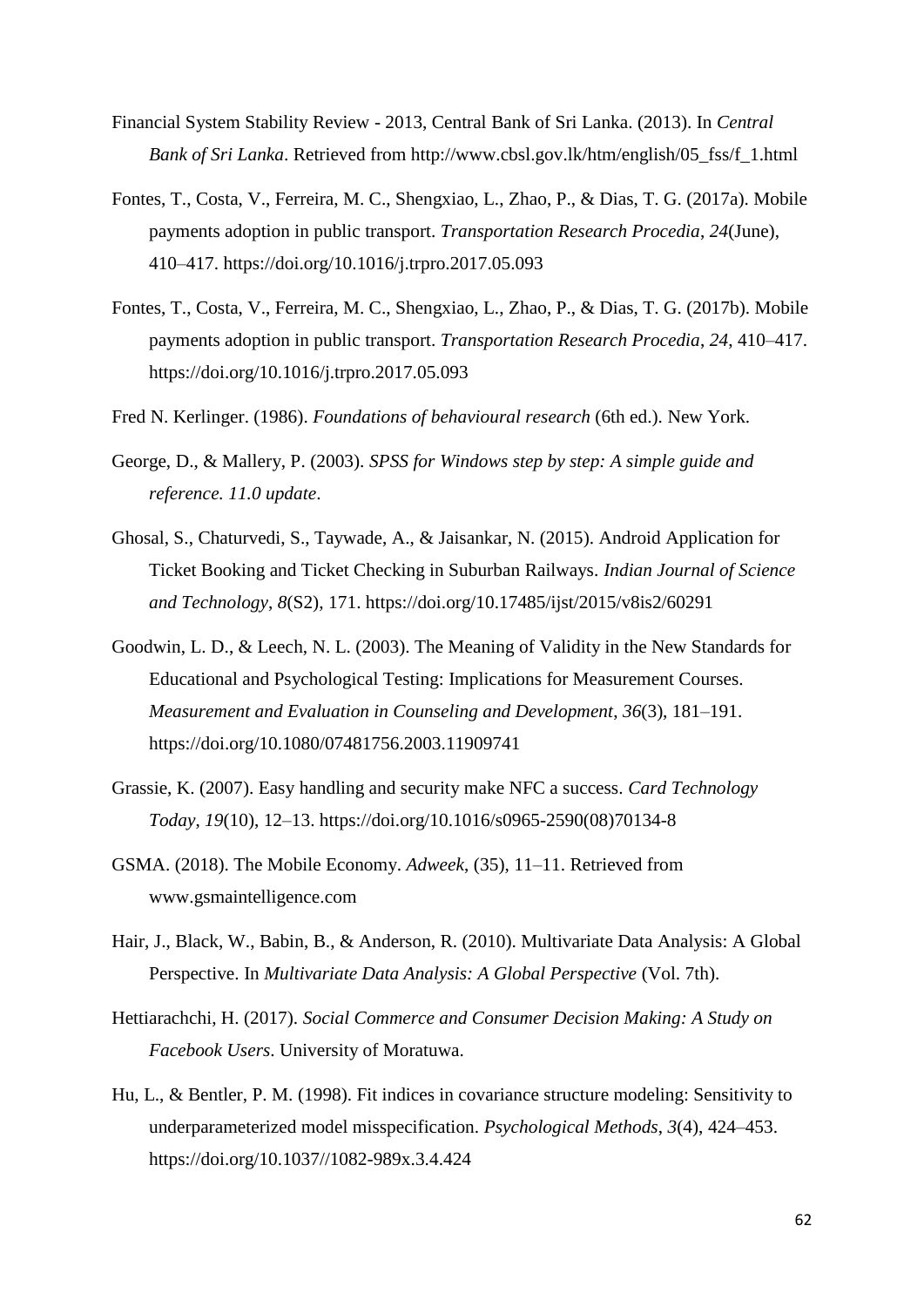- Hussain, S., Fangwei, Z., Siddiqi, A. F., Ali, Z., & Shabbir, M. S. (2018). Structural Equation Model for evaluating factors affecting quality of social infrastructure projects. *Sustainability (Switzerland)*, *10*(5), 1–25. https://doi.org/10.3390/su10051415
- IBM Corporation. (2018). KMO and Bartlett's Test. Retrieved from IBM Knowledge Center website: https://www.ibm.com/support/knowledgecenter/SSLVMB\_subs/statistics\_casestudies\_p roject\_ddita/spss/tutorials/fac\_telco\_kmo\_01.html%0Ahttps://www.ibm.com/support/kn owledgecenter/SSLVMB\_26.0.0/statistics\_casestudies\_project\_ddita/spss/tutorials/fac\_t elco\_kmo
- Jacob Cohen. (1988). *Sampling design for survey research: statistical power analysis*. *120*(1987), 17–95.
- Jenkins, P., & Ophoff, J. (2016). Factors Influencing the Intention to Adopt NFC Mobile Payments – A South African Perspective. *CONF-IRM 2016 Proceedings*, Paper 45.
- Juntunen, A., Luukkainen, S., & Tuunainen, V. K. (2010). Deploying NFC technology for mobile ticketing services identification of critical business model issues. *ICMB and GMR 2010 - 2010 9th International Conference on Mobile Business/2010 9th Global Mobility Roundtable*, 82–90. https://doi.org/10.1109/ICMB-GMR.2010.69
- Kaasinen, E. (2005). *User acceptance of mobile services: Value, ease of use, trust and ease of adoption* (Tampere University of Technology). Retrieved from http://www.vtt.fi/inf/pdf/
- Kim, C., Mirusmonov, M., & Lee, I. (2010). An empirical examination of factors influencing the intention to use mobile payment. *Computers in Human Behaviour*, *26*(3), 310–322. https://doi.org/10.1016/j.chb.2009.10.013
- Kline, R. B. (2011). *Principles and Practice of Structural Equation Modeling*. New York: The Guilford Press.
- Krishnaswamy, K. N., Sivakumar, A. I., & Mathirajan, M. (2006). *Management Research Methodology*. New Delh: Pearson Education South Asia.
- Kroonenberg, P. M., & Lohmoller, J.-B. (1990). Latent Variable Path Modeling with Partial Least Squares. In *Journal of the American Statistical Association* (Vol. 85). https://doi.org/10.2307/2290049

Kumarage, A. S. (2018). *Sustainable Transport Plan for Kandy*. (October 2017).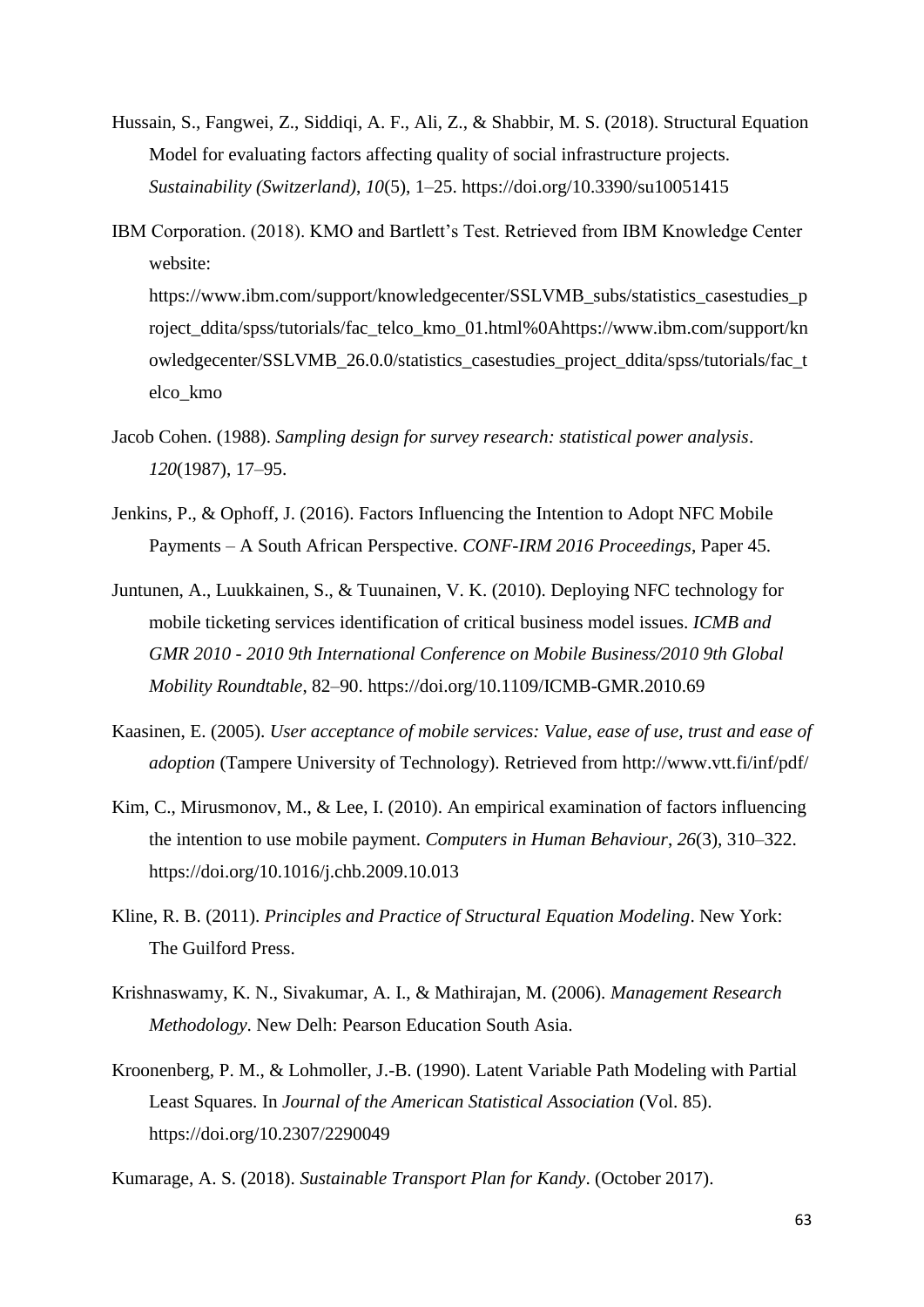- Liébana-Cabanillas, F., de Luna, I. R., & Montoro-Ríosa, F. (2017). Intention to use new mobile payment systems: A comparative analysis of SMS and NFC payments. *Economic Research-Ekonomska Istrazivanja* , *30*(1), 892–910. https://doi.org/10.1080/1331677X.2017.1305784
- Liébana-Cabanillas, F., Molinillo, S., & Ruiz-Montañez, M. (2019). To use or not to use, that is the question: Analysis of the determining factors for using NFC mobile payment systems in public transportation. *Technological Forecasting and Social Change*, *139*, 266–276. https://doi.org/10.1016/j.techfore.2018.11.012
- Liu, P., & Yi, S. (2017). The Effects of Extend Compatibility and Use Context on NFC Mobile Payment Adoption Intention. *Advances in Human Factors and System Interactions, Advances in Intelligent Systems and Computing*, *497*. https://doi.org/10.1007/978-3-319-41956-5
- Madden, T. J., Ellen, P. S., & Ajzen, I. (1992). A Comparison of the Theory of Planned Behaviour and the Theory of Reasoned Action. *Personality and Social Psychology Bulletin*, *18*(1), 3–9. https://doi.org/10.1177/0146167292181001
- Masamila, B., Mtenzi, F., Said, J., & Tinabo, R. (2010). A secured mobile payment model for developing markets. *Communications in Computer and Information Science*, *87 CCIS*(PART 1), 175–182. https://doi.org/10.1007/978-3-642-14292-5\_20
- Misango, S. B. (2016). *Analysis of Knowledge and Competence on Adoption of Cashless Payment System Among Passenger Service Vehicles in Nairobi City County , Kenya*. *IV*(9), 309–320.
- Model Fit. (n.d.). Retrieved from SmartPLS GmbH 2014 2019 website: https://www.smartpls.com/documentation/algorithms-and-techniques/model-fit
- NFC Forum. (2011). *NFC in Public Transport*. Retrieved from http://www.nfcforum.org/resources/white\_papers/NFC\_in\_Public\_Transport.pdf
- Perera, B. M. N. (2007). *Evaluation and Analysis of Mobile Payment Adaptation in Sri Lanka By B.M.N. Perera*. (December).
- Pham, T. T. T., & Ho, J. C. (2015). The effects of product-related, personal-related factors and attractiveness of alternatives on consumer adoption of NFC-based mobile payments. *Technology in Society*, *43*, 159–172. https://doi.org/10.1016/j.techsoc.2015.05.004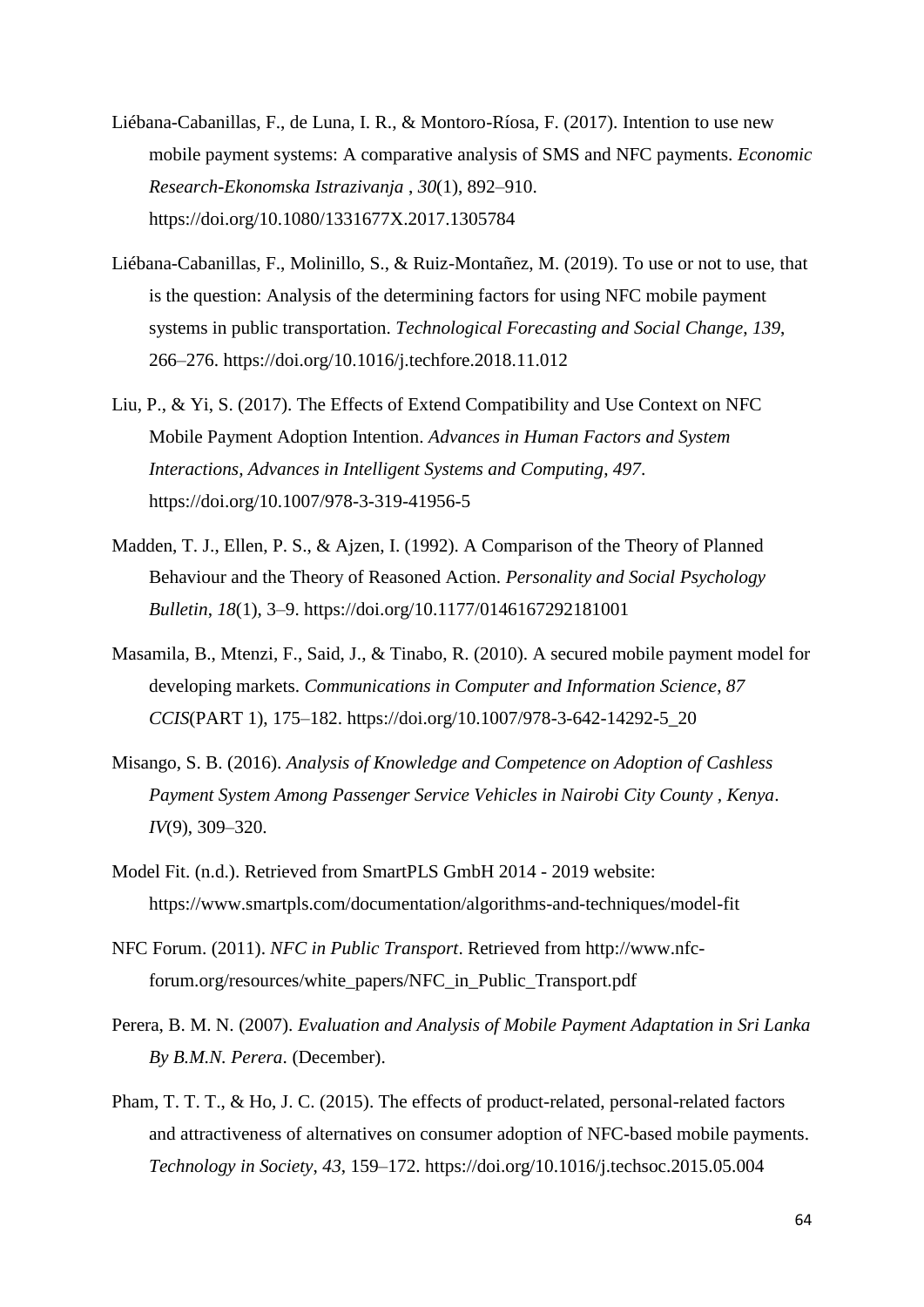- Ramos-de-Luna, I., Montoro-Ríos, F., & Liébana-Cabanillas, F. (2016). Determinants of the intention to use NFC technology as a payment system: an acceptance model approach. *Information Systems and E-Business Management*, *14*(2), 293–314. https://doi.org/10.1007/s10257-015-0284-5
- Ringle, C. M., Da Silva, D., & Bido, D. D. S. (2014). Structural Equation Modeling With The SmartPLS. *Revista Brasileira de Marketing*, *13*(2), 56–73. https://doi.org/10.5585/remark.v13i2.2717
- Rogers, E. M. (1983). *Diffusion of Innovatons*.
- Rogers, E. M. . (2003). Diffusion of Innovation. *Diffusion of Innovation , 5 Th Ed .*, (5th edition), 189–191.
- Roy, J. K. (2017). Adaptation of NFC mobile credit card ( NFC- MCC ): Technological evolution in payment system ( mobile payment ). *International Journal of Accounting and Business Finance (IJABF)*, *03*(1 January-June), 73–84. Retrieved from https://www.researchgate.net/publication/319291908 Adaptation of NFC mobile cred it\_card\_NFC-MCC\_Technological\_evolution\_in\_payment\_system\_mobile\_payment
- Schierz, P. G., Schilke, O., & Wirtz, B. W. (2010). Understanding consumer acceptance of mobile payment services: An empirical analysis. *Electronic Commerce Research and Applications*, *9*(3), 209–216. https://doi.org/10.1016/j.elerap.2009.07.005
- Schifter, D. E., & Ajzen, I. (1985). Intention, Perceived Control, and Weight Loss. An Application of the Theory of Planned Behaviour. *Journal of Personality and Social Psychology*, *49*(3), 843–851. https://doi.org/10.1037/0022-3514.49.3.843
- Sharma, P. N., & Kim, K. H. (2012). Model selection in information systems research using partial least squares based structural equation modeling. *International Conference on Information Systems, ICIS 2012*, *1*(January 2010), 420–432.
- Tan, G. W. H., Ooi, K. B., Chong, S. C., & Hew, T. S. (2014). NFC mobile credit card: The next frontier of mobile payment? *Telematics and Informatics*, *31*(2), 292–307. https://doi.org/10.1016/j.tele.2013.06.002
- *The Megapolis Western Region Master Plan*. (n.d.). Retrieved from http://www.slembassykorea.com/eng/download/Megapolis Master Plan.pdf

Thilleivasan, D. (2019). *Building A National Payment Infrastructure for Automated Fare*